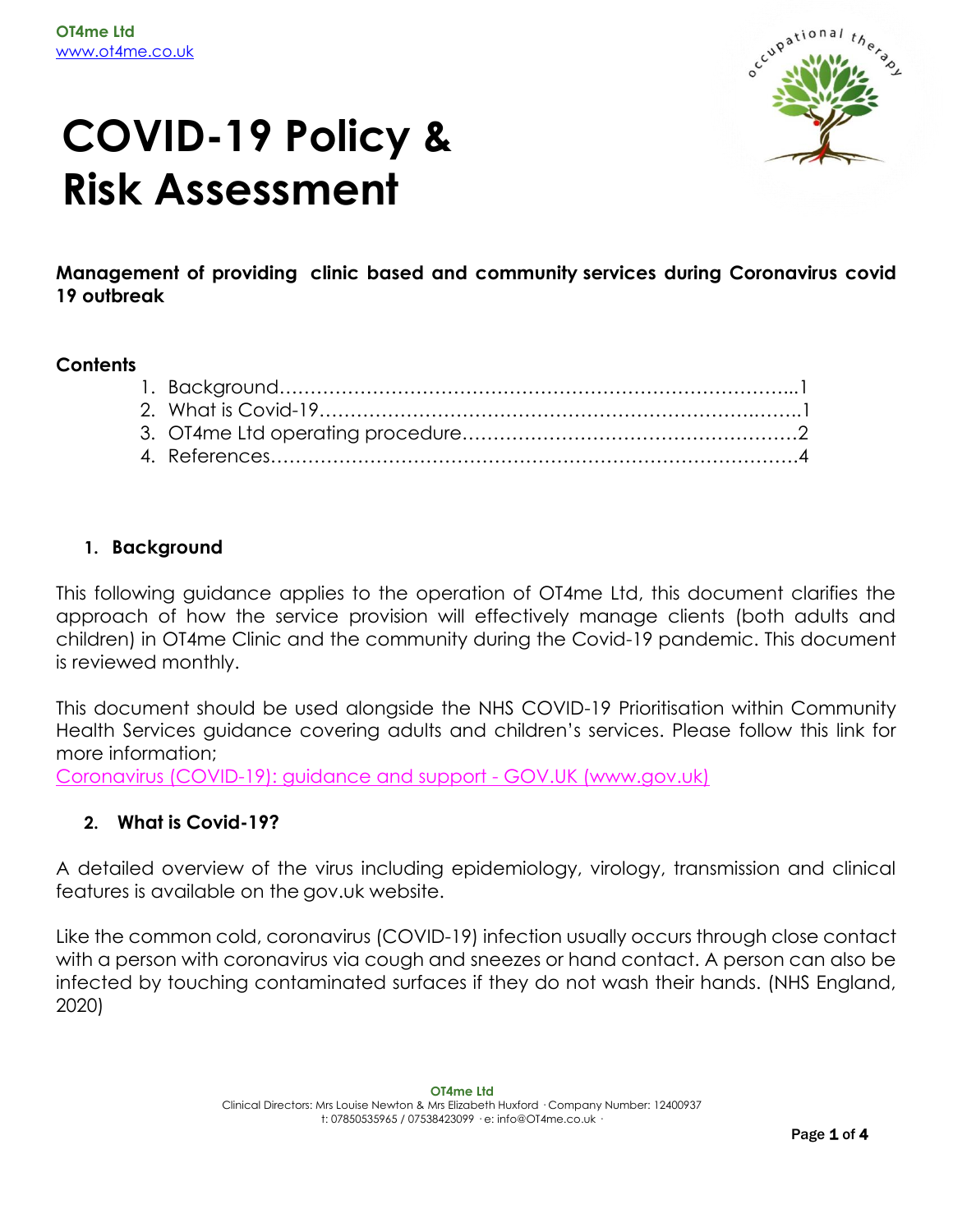Typical symptoms include; fever, shortness of breath and a cough that may progress to severe pneumonia.

2.1 Identification of vulnerable persons:

- People whom have travelled too or from high risk areas
- Those with underlying health conditions
- Over the age of 70years

(NHS England, 2020)

# **3. OT4me Ltd operating procedure**

OT4me Ltd is following step 4 of the national coronavirus plan. [Coronavirus \(COVID-19\): guidance and support -](https://www.gov.uk/coronavirus) GOV.UK (www.gov.uk) Following these new guidelines OT4me will be implementing the following:

### *3.1 Face to face management*

A clinical decision will be made to whether a face to face care assessment or intervention is required. If a face to face meeting is deemed necessary due to clients needs, before booking any home or clinic based appointment, clients receive communication informing them of their duty to check the NHS website for coronavirus information. Therapist will confirm members of the household are not presenting with any of Covid-19 symptoms before clinical visit. During visits or clinic appointments therapists will follow Personal Protective Equipment (PPE) guidance and infection control precautions.

Groups sessions will be individually risk assessed on a case by case. A covid risk assessment is sent to group members attending, to ensure all parties are aware of information.

Therapists will not attend home appointments or visit the clinic if they/members of their household are feeling unwell or are presenting with any of the symptoms and will seek medical advice from 111.

Therapists will not visit schools if they are aware of a coronavirus confirm case within the education placement. Therapist will follow PPE and infection control measures if a school visit is deemed clinically necessary.

#### *3.2 Clinic intervention*

The clinic setting will have undertaken organisational preparedness, including: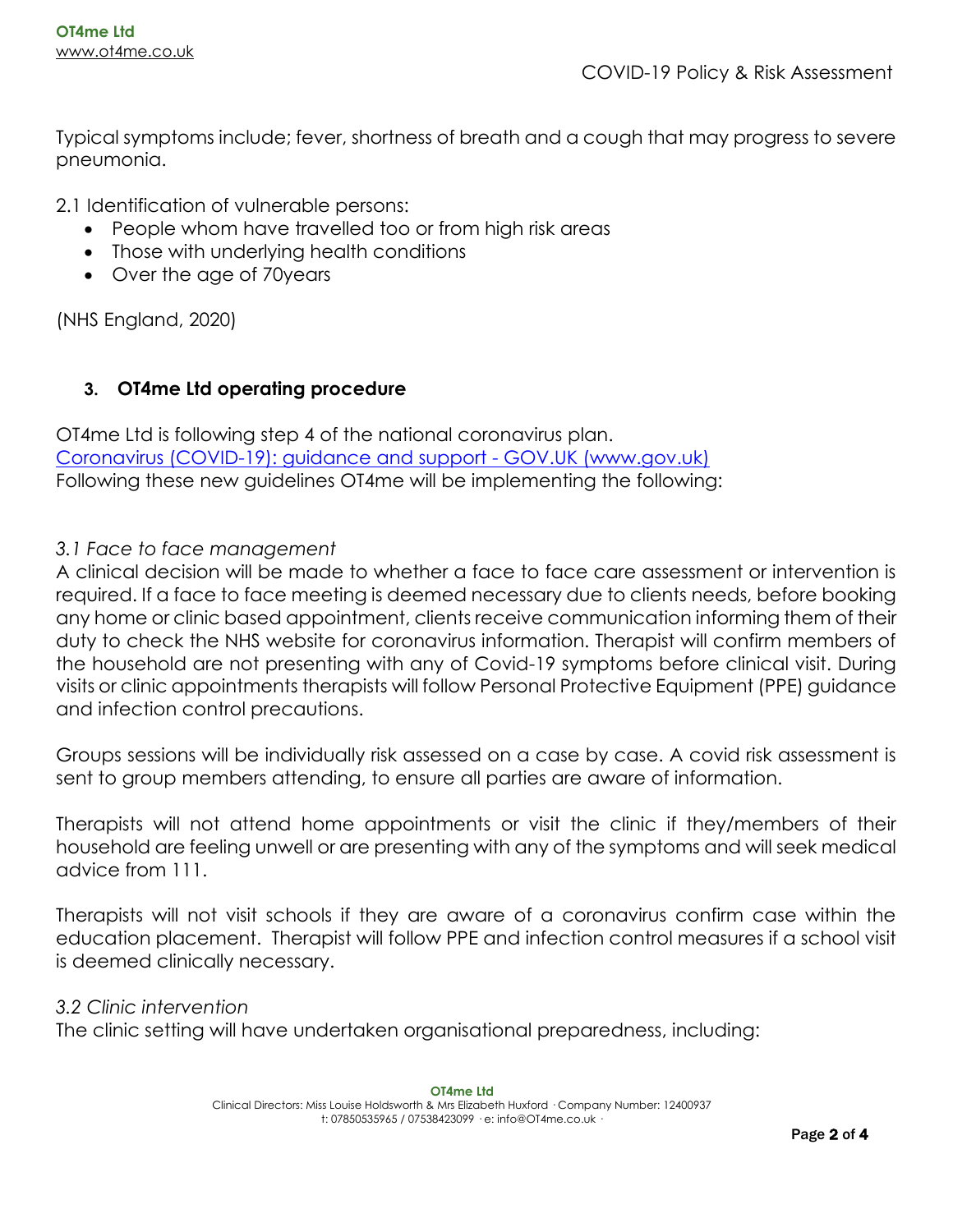- Thorough cleaning of equipment before and after each therapy session in line with Public Health England best practice guidelines
- Regular cleaning of touched items, before each treatment session, involving all work surfaces, equipment, door handles, rails, light switches, bathrooms.
- Single use Personal protection equipment
- Hand hygiene implementation
- Uniforms being washed at a 60-degree cycle
- Secure disposal of waste in line with local authority guidelines
- Public Health England guidance notices clearly laminated and displayed

# *3.3 Clinic sessions*

Strict adherence to organisation preparedness is essential and any person entering the clinic will be guided to take note of the Health protection notices on display. The following will be implemented:

- All sessions will be no longer than 55 minutes. This is to ensure cleaning can be conducted between client appointments.
- All essential persons only will enter the premises and will sanitise their hands on entering and leaving the building
- Good respiratory hygiene measures will be encouraged at all times, to include available tissues, hand sanitisation/washing and pedal bin disposal
- Therapist will wear appropriate personal protection equipment.
- Social distancing of 2 metres will be facilitated with parents/guardians whenever possible. However, it is acknowledged that this might not be achievable during essential handling of the child. In this case full measures will be taken to increase the frequency of hand washing and surface cleaning and in keeping the activity time as short as possible.
- Ventilation will be utilised via open windows/doors
- Therapist will sanitise hands immediately after removing personal protection equipment

# *3.5 Digital management*

To minimise risk of transmission OT4me Ltd, is offering delivery of services remotely where appropriate and based on clinical judgement. The main remote services offered are the following; telephone, video appointments and email. OT4me Ltd, will provide all clients with guidance on using remote online assessment and consent to move to online assessment during pandemic. Please see appendix for evidence of these documents.

# 3.6 Testing and vaccinations

All staff have received two dosages of the vaccination. All staff will be tested whenever symptoms of covid occur. Weekly lateral flow tests are completed by all staff.